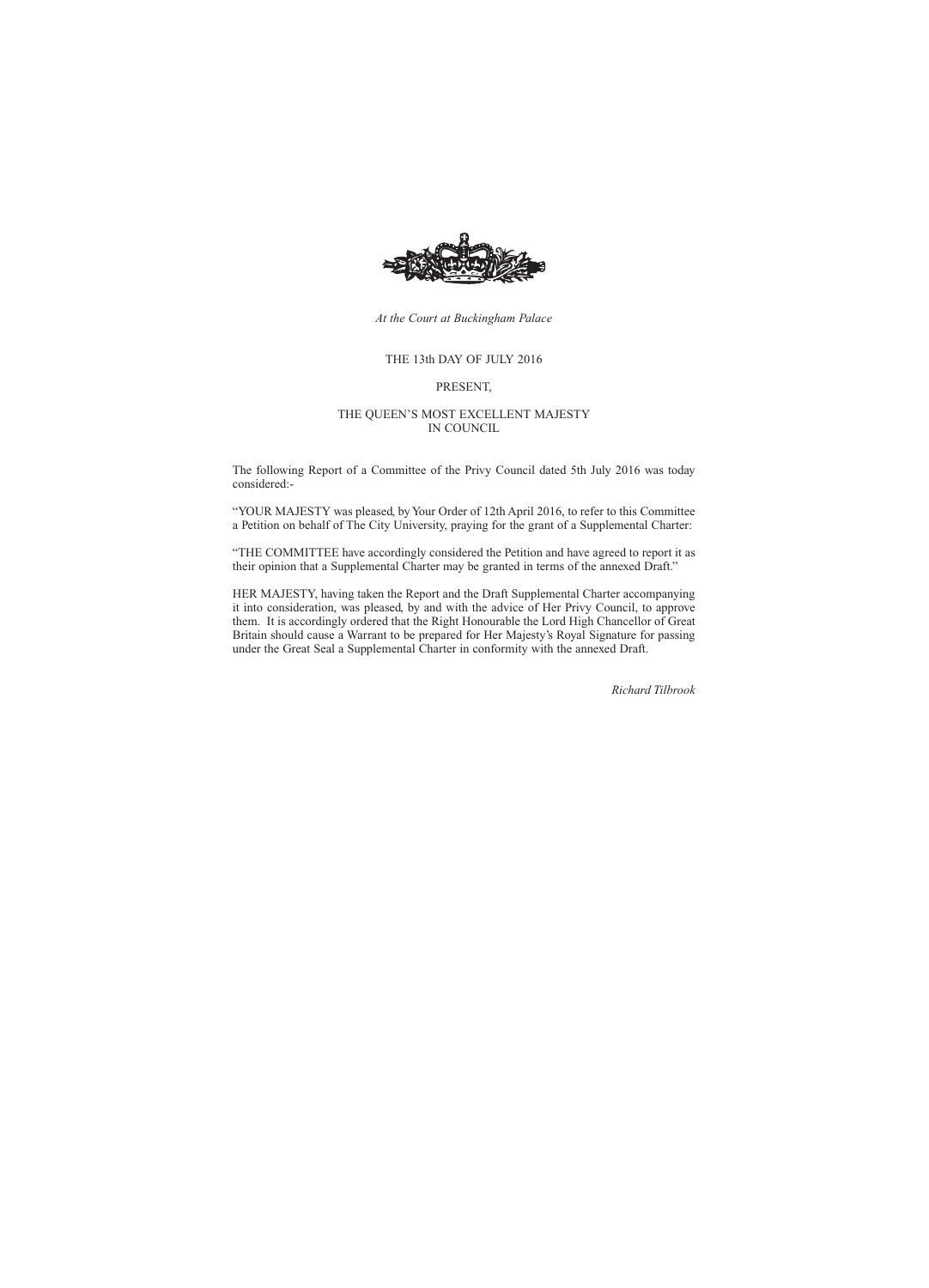# E**LIZABETH THE SECOND by the Grace of God of the United Kingdom of Great Britain and Northern Ireland and of Our other Realms and Territories Queen, Head of the Commonwealth, Defender of the Faith:**

## TO ALL TO WHOM THESE PRESENTS SHALL COME, GREETING!

WHEREAS We did, on the sixth day of April 1966, grant a Charter constituting and founding a University within Greater London by the name of "The City University" (hereinafter referred to as "the Charter of 1966"):

AND WHEREAS the Charter of 1966 provided for the constitution and government of The City University and the management of its affairs:

AND WHEREAS We did, on the eighth day of March 2006, grant a Supplemental Charter in order to modernise its constitutional provisions (hereinafter referred to as "the Supplemental Charter of 2006"):

AND WHEREAS the Council of The City University has presented to Us in Council a humble Petition submitting that it is desirable that certain of the provisions made for its constitution and government should be amended, to provide for a change of name for The City University and for the purpose of re-constituting The City University as a college of the University of London by the grant of a further Supplemental Charter:

NOW, THEREFORE, KNOW YE that We having taken the said Petition into Our Royal consideration have of Our especial grace, certain knowledge and mere motion willed and ordained and do by these Presents, for Us, Our Heirs and Successors, will and ordain as follows:

1. The Supplemental Charter of 2006 and the original Charter of 1966, except insofar as they continue in force in respect of the incorporation of The City

University, and the conferring of perpetual succession and a common seal, shall be and are hereby revoked but nothing in this revocation shall affect the validity or legality of any act, deed or thing lawfully done under the provisions of the Charter of 1966 or the Supplemental Charter of 2006.

- 2. At the date of the grant of this Our Charter, there shall be a corporation by the name "City, University of London" ("City") formerly known as "The City University" with perpetual succession.
- 3. Definitions and Interpretation
	- (a) In this Supplemental Charter and the Statutes:-

The words "Alumni Association", "Court (Stakeholder's Forum)", "Charter", "Council" and "Senate" refer respectively to the Alumni Association, the Court (Stakeholder's Forum), the Charter, the Council, the Senate of City.

"Charter" means this Supplemental Charter and any provisions remaining in force as set out in Article 1 above.

"City" means City, University of London.

"Eligible Student Members" means a Student or a sabbatical officer of the Students' Union of City.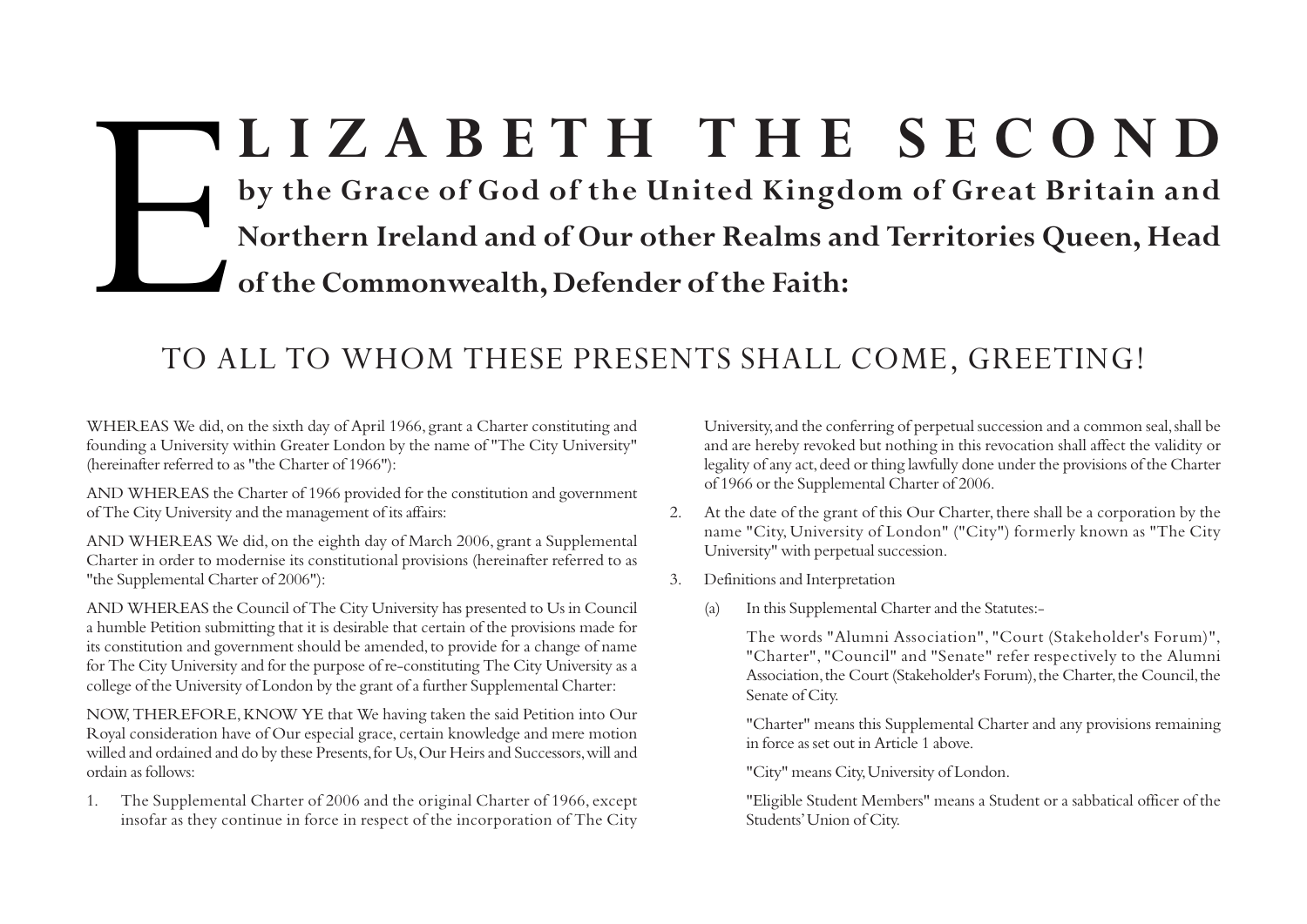"Graduates" means persons upon whom Degrees of City have been conferred.

"Independent members" means members of the Council who are neither Staff of City nor Eligible Student Members and are otherwise independent of City.

"Officers" means persons holding any office in City.

"Ordinances" means Ordinances made under the Charter or the Statutes.

"Ordinary Resolution" means a resolution passed by a simple majority at a meeting of the Council.

"Regulations" means Regulations made under the Charter and the Statutes pursuant to the delegation set out in the Ordinances.

"Special Resolution" means a resolution passed at a meeting of the Council, provided that notice of the meeting is given to each member of the Council not less than fourteen clear days before the meeting, and that the resolution is passed by a majority of not less than three fourths of the members of the Council present and voting. The notice of the meeting shall set out the resolution in full.

#### "Staff" means all persons employed by City.

"Stakeholders" means persons who have an interest in, or relationship to, City, including by virtue of a funding role or regulatory function, a business or commercial venture, a local social or community initiative or a desire to promote mutual aims and objects.

"Students" means persons pursuing any course of study at City.

"Students' Union" means an association of all students of City.

- (b) Words defined in this Supplemental Charter shall have the same meaning in the Statutes, the Ordinances and the Regulations unless the context indicates otherwise.
- (c) The headings used in this Supplemental Charter and in the Statutes, Ordinances and Regulations are provided for reference only and are not intended to have legal effect.

#### 4. Objects of City

The objects of City shall be to advance education, knowledge, wisdom and understanding by teaching and research, both within City and in close association with business and the professions, for the benefit of individuals and society at large.

5. Powers of City

Subject to the provisions of the Charter and Statutes, and in the furtherance of its objects, City shall have all the powers of a natural person including, but not limited to, power:

- (a) In relation to teaching and research:
	- (i) to provide programmes of study or instruction;
	- (ii) to admit people to programmes of study on the basis of their qualifications and experience;
	- (iii) to set the level of fees in respect of programmes and to require payment of such fees;
	- (iv) to prescribe and administer examinations and other forms of assessment;
	- (v) to confer degrees and other education awards of City;
	- (vi) subject to City being eligible pursuant to the Statutes of the University of London, to confer degrees of the University of London;
	- (vii) to carry out research;
	- (viii) to withdraw awards conferred by City;
	- (ix) to grant titles and distinctions including fellowships, memberships and associateships of City and to revoke the same.
- (b) In relation to Students:
	- (i) to prescribe rules for the discipline of Students;
	- (ii) to provide procedures for the hearing of complaints by Students.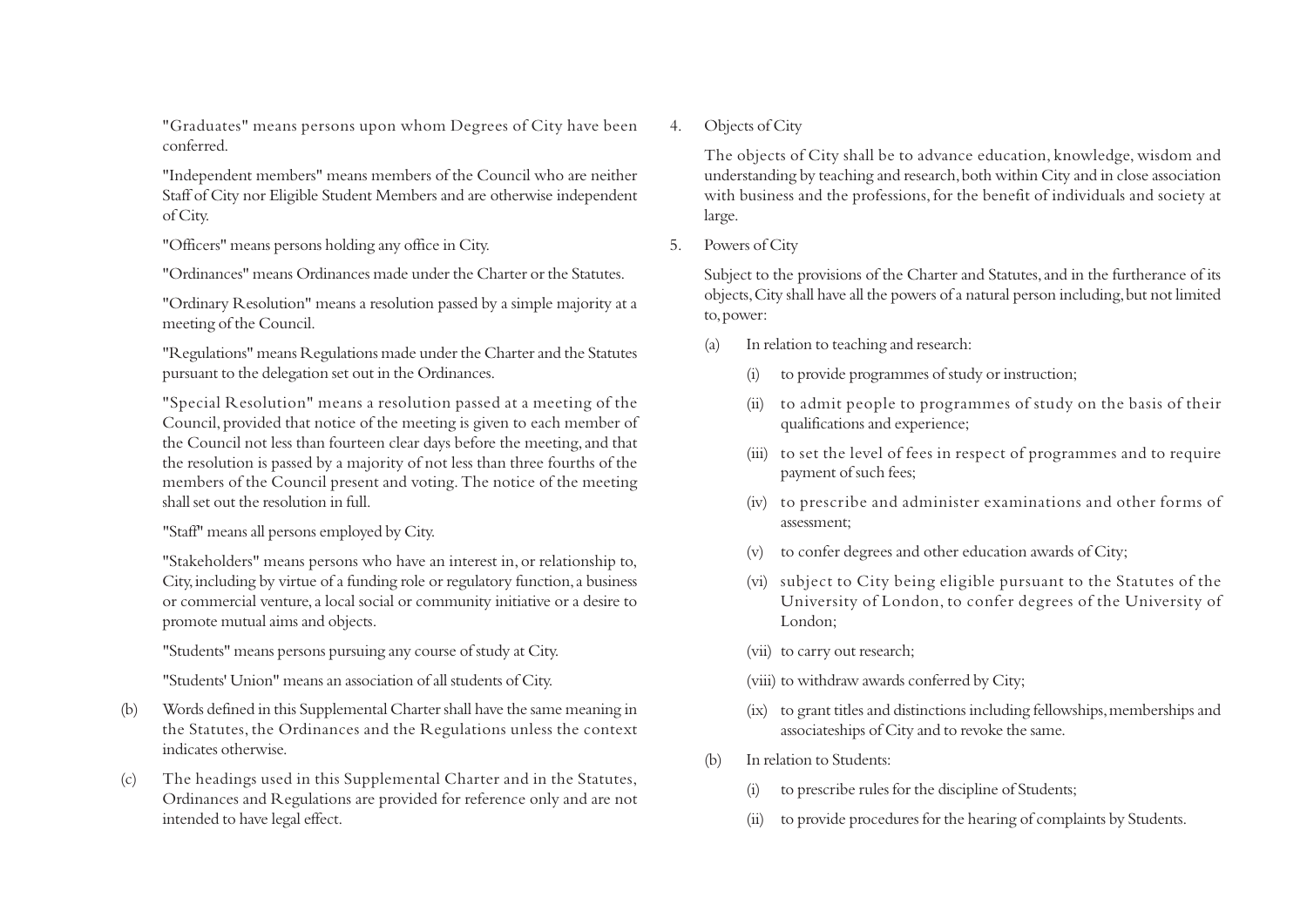- (c) In relation to Staff:
	- (i) to employ Staff in such positions as may be required, and to prescribe their conditions of service.
- (d) In relation to other institutions:
	- (i) to affiliate other institutions, or branches or departments of other institutions;
	- (ii) to co-operate and collaborate with other institutions;
	- (iii) to award joint degrees and other education awards with other institutions;
	- (iv) to incorporate into City any other institution and take over its rights, property and liabilities, for any purpose not inconsistent with the Charter.
- (e) In relation to the provision of services and goods, within the limits applicable to a charity:
	- (i) to exploit for City's benefit a facility or resource of City, including study, research or knowledge, or the practical application of study, research or knowledge, belonging to City, whether alone or with someone else;
	- (ii) to sell books, and other learning resources, intellectual property and other goods and services consistent with the Charter;
	- (iii) to print, reproduce and publish research and other works initiated by City, or to provide for their printing, reproduction and publication;
	- (iv) to provide facilities and resources for the wellbeing of City's Students and Staff.
- (f) In relation to the transaction of City business:
	- to enter into contracts:
	- (ii) to acquire, hold, own, maintain, manage, dispose of and deal with property;
- (iv) to give guarantees;
- (v) to raise funds and, in connection with the raising of such funds, to give security, and for those purposes City shall have the authority to enter into any financial instrument which is ancillary or incidental to the exercise of such powers;
- (vi) to act as trustee or manager of any property or funds given or bequeathed to City for purposes of education or research or other objects of City, and to invest any such funds.
- (g) In relation to the Council:

Within the limits applicable to a charity, to pay remuneration to a member or members of the Council in respect of his, her or their services.

- (h) To do anything else necessary or convenient, whether incidental to these powers or not, in order to further the objects of City as a place of education, learning and research.
- 6. The Council

There shall be a Council of City. The Council shall be the supreme Governing Body of City and shall act in a way that promotes City's interests with ultimate responsibility for the management of and the conduct of all its affairs. The Council shall exercise all the powers of City.

7. Functions of the Council

The Council's functions shall be to:

- (a) Be ultimately responsible for the affairs of City.
- (b) Set City's strategic direction.
- (c) Ensure the effective management and control of City's affairs, property and finances.
- (d) Determine the structure, staffing and overall composition of City.
- (e) Appoint the President, Chair of Council and Deputy Chair of Council.

(iii) to invest;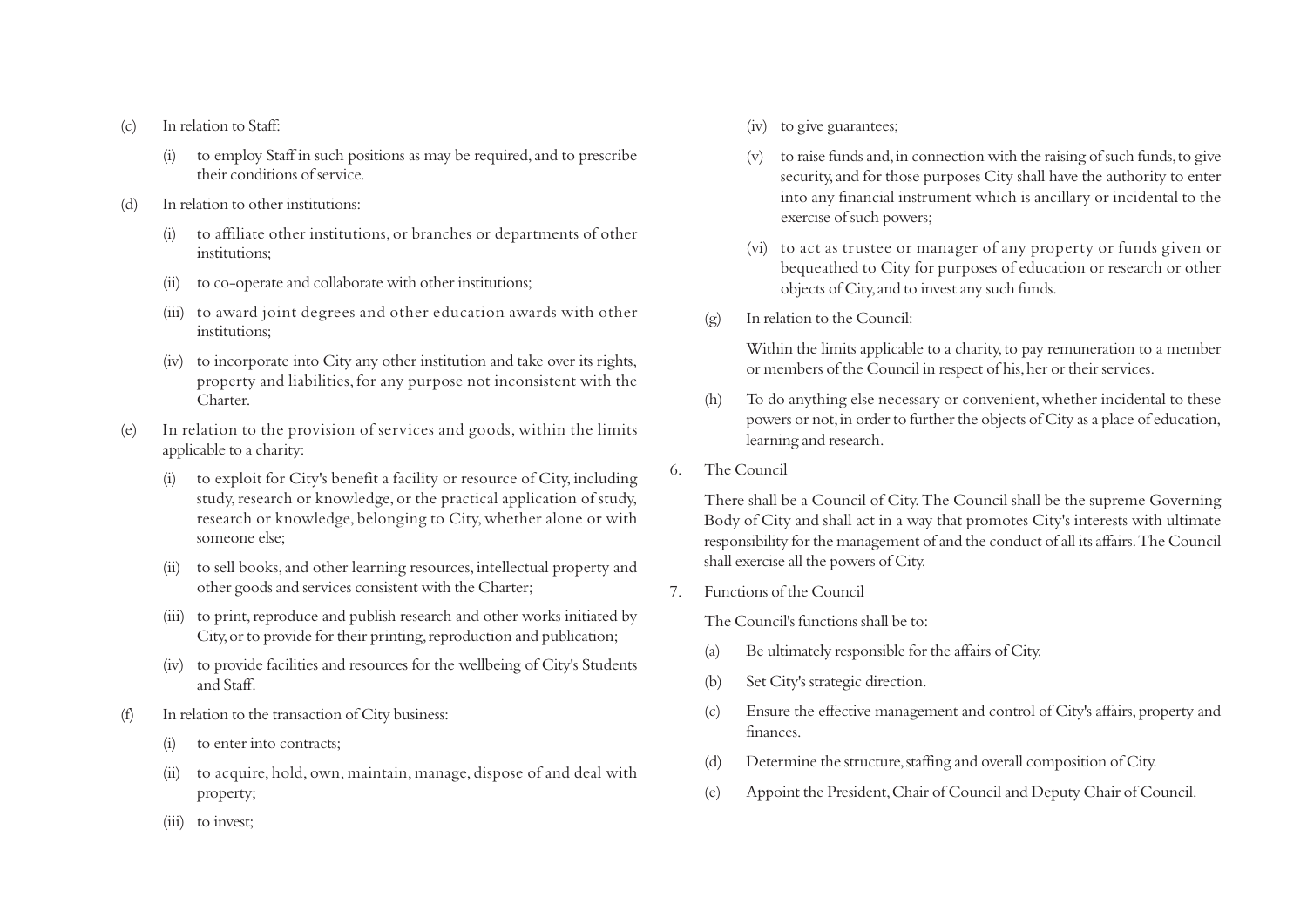- 8. Delegation by the Council
	- (a) Subject to sub-paragraph (b) below, the Council may delegate its powers under the Charter, the Statutes and Ordinances to:
		- (i) an appropriately qualified member of the Council; or
		- (ii) an appropriately qualified committee that contains one or more members of the Council; or
		- (iii) an appropriately qualified member of City's staff. Provisions governing the delegation of the Council's powers are set out in the Ordinances.
	- (b) The Council may not delegate its powers:
		- (i) to appoint and dismiss the President and to approve the President's terms and conditions of appointment;
		- (ii) to approve the annual business plan recommended by the President;
		- (iii) to amend the Charter under the provisions of Article 17;
		- (iv) to make City Statutes;
		- (v) to adopt City's Annual Accounts;
		- (vi) to appoint City's Auditors.
- 9. The Senate

There shall be a Senate of City which shall:-

- (a) have delegated authority from the Council for the enhancement of academic quality and assurance of academic standards;
- (b) have the composition, powers and functions conferred on it in the Ordinances; and
- (c) have the power to make Regulations in accordance with the delegated authority set out at Article 9(a) above.
- 10. Court (Stakeholder's Forum) Meeting

There shall be a group of Stakeholders which shall meet as determined by City

and which shall have the name, composition and functions prescribed in the Ordinances.

11. Students' Union

There shall be a Students' Union of City which shall conduct and manage its own affairs and funds in accordance with a constitution approved by the Council.

12. Alumni Association

There shall be an Alumni Association of City which shall have its composition and functions prescribed in the Ordinances.

- 13. The Rector
	- (a) There shall be a Rector who shall be the honorary head of City.
	- (b) The Rector shall be the Lord Mayor of The City of London for the time being.
	- (c) The Rector shall chair any Court (Stakeholder's Forum) Meeting.
- 14. The Chair of Council

There shall be a Chair of Council who shall chair any meetings of Council and act as Rector in the absence of the Rector or in the event of a vacancy in that post.

15. The Deputy Chair of Council

There shall be a Deputy Chair of Council who shall act as Chair of Council in the absence of the Chair of Council or in the event of a vacancy in that post.

- 16. The President
	- (a) There shall be a President.
	- (b) The President shall assume the role of the chief executive officer of City.
	- (c) In the event of the President's death or incapacity, or a vacancy in the office of the President, the Council may appoint an Acting President in accordance with the Ordinances. In such an event, the term "the President" in this Charter, the Statutes and the Ordinances shall apply to the duly appointed Acting President.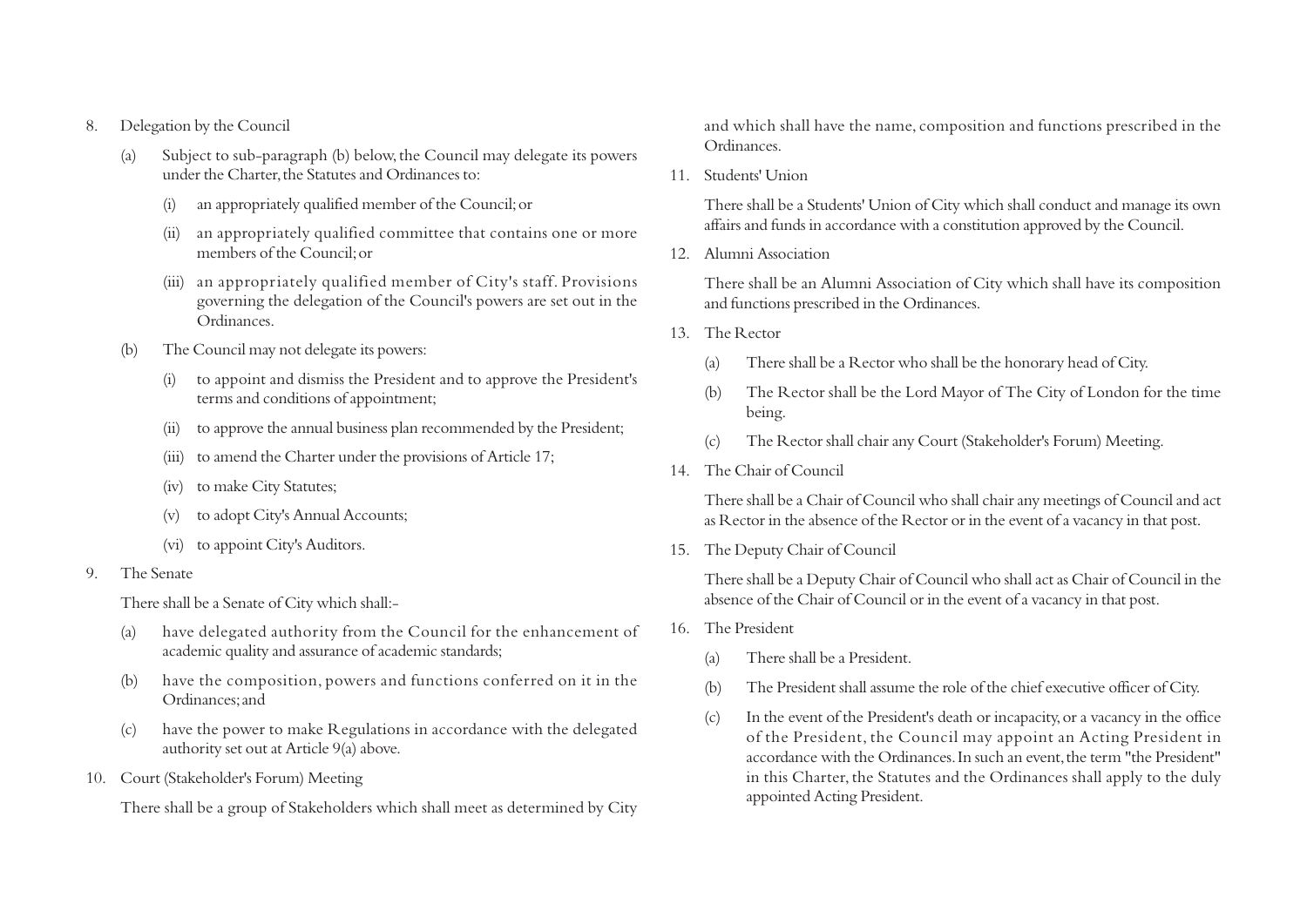#### 17. The Charter

The Council may at any time add to, amend, or revoke the Charter by a Special Resolution. Such addition, amendment, or revocation shall only become effective when approved by Us, Our Heirs or Successors in Council. A certificate under the hand of the Clerk of the Privy Council shall be conclusive evidence of such approval. This Article shall apply to the Charter as added to, amended, or revoked in this manner.

#### 18. The Statutes

Subject to the provisions of the Charter, Statutes shall prescribe:

- (i) The constitution and business of the Council;
- (ii) Such other provisions as the Council may see fit in connection with the governance of City, or for the promotion of the objects of the Charter.

The Statutes may direct that any of the matters prescribed or regulated by Statute as authorised or directed in the Charter shall be further prescribed or regulated by Ordinance, by Regulation, or by decision made by the Council.

The Council may, at any time, by Special Resolution, make Statutes for City which may add to, amend or revoke the Statutes for the time being in force; provided that such Statutes shall not be inconsistent with the provisions of the Charter. Such addition, amendment or revocation shall only become effective when approved by the Privy Council. A Certificate under the hand of the Clerk of the Privy Council shall be conclusive evidence of such approval.

19. The Ordinances

Subject to the provisions of the Charter and the Statutes the Council may, by Ordinary Resolution, make, add to, amend or revoke such Ordinances as it considers necessary or desirable for the purpose of carrying out the objects of City, and shall stipulate when such Ordinances come into effect; provided that no Ordinances shall be inconsistent with the provisions of the Charter or Statutes.

#### 20. Academic Freedom

Academic staff shall have freedom within the law to question and test received wisdom, and to put forward new ideas and controversial or unpopular opinions, without placing themselves in jeopardy of losing their jobs or privileges.

21. Discrimination

City shall be committed to the fair and equal treatment of every person and shall not discriminate on unjustified, irrelevant or unlawful grounds.

22. Property and Assets

The property and funds of City shall be used only for promoting the Objects. If City is dissolved, the assets (if any) remaining after providing for all its liabilities shall be applied in one or more of the following ways:

- (a) by transfer to one or more other bodies established for exclusively charitable purposes within, the same as or similar to the Objects;
- (b) directly for the Objects or for charitable purposes which are within or similar to the Objects; or
- (c) in such other manner consistent with charitable status as the Privy Council approves in writing in advance.
- 23. The Charter shall always be construed benevolently and most favourably to City and the promotion of the objects of the Charter.

IN WITNESS whereof We have caused these Our Letters to be made Patent.

| WITNESS Ourself at Westminster the | day of |
|------------------------------------|--------|
|                                    |        |

in the year of Our Reign.

## BY WARRANT UNDER THE QUEEN'S SIGN MANUAL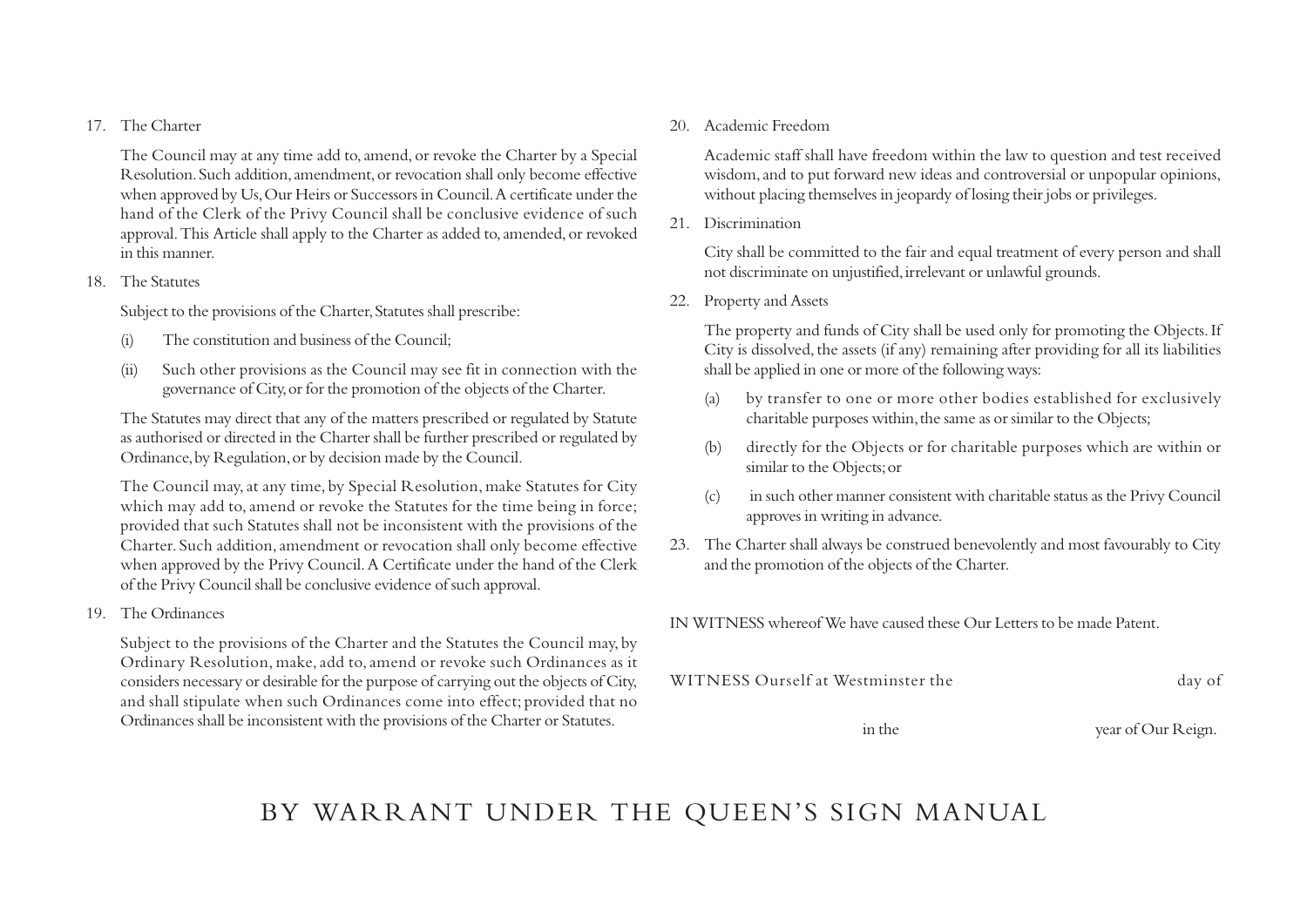## **SCHEDULE**

### STATUTES OF CITY, UNIVERSITY OF LONDON

#### **STATUTE 1 - COMPOSITION AND VOTING OF THE COUNCIL**

- 1. The Council shall consist of the following members, subject to there being a maximum number of 21 members and ensuring always that independent members remain in the majority:-
	- (a) The Chair of Council;
	- (b) The Deputy Chair of Council;
	- (c) The President (Chief Executive);
	- (d) Independent members: Up to twelve additional independent members, appointed by the Council;
	- (e) Staff and Student members: Up to six additional members appointed by the Council and drawn from Eligible Student Members and Staff including members of Staff with appropriate academic and professional leadership responsibilities.
- 2. Period of Office
	- (a) The President shall remain a member of Council for so long he/she continues to occupy this position, unless otherwise removed by Council.
	- (b) The Chair of Council and Deputy Chair of Council shall each remain a member of Council for such term as prescribed in the Ordinances.
	- (c) The members of Council prescribed in paragraph (d) of Statute 1 and the Staff members (other than the President) shall hold office for three years or for such shorter

period as the Council may determine at the time of appointment.

- (d) Student members of the Council shall hold office for one year, renewable for up to two further years.
- (e) Except where otherwise provided all retiring members shall be eligible for re-appointment up to a maximum in total of three terms of three years or nine years in total in any one capacity provided that:
	- i. a Staff member shall cease to be a member of Council on the date they cease to be an employee of City; and
	- ii. a Student member shall cease to be a member of Council on the date they cease to be a Student at City or when they no longer hold the position of sabbatical officer of the Students' Union of City (whichever is later).
- (f) Any casual vacancy occurring by resignation, incapacity or death among the members of the Council shall be filled by the Council provided that any person appointed to fill a casual vacancy shall be appointed only for the unexpired portion of the period of office of their predecessor.
- (g) Any member of the Council may resign at any time by writing addressed to the person performing the role of secretary to the Council.
- 3. Quorum
	- (a) The quorum shall be one third rounded up to the next whole number of the total actual

membership of the Council of which a majority shall always be independent members. The quorum shall be made up of those attending in person, by telephone or such other electronic or virtual means in which all participants may communicate simultaneously with all other participants.

(b) In the absence of a quorum, at the beginning of or during a meeting of the Council, no resolutions shall be passed.

#### **STATUTE 2 - COMMITTEES OF THE COUNCIL**

- 1. There shall be committees of the Council with responsibility for audit, remuneration and nominations.
- 2. The Council may from time to time establish additional standing, special and advisory committees, sub-committees or boards.
- 3. The constitution and responsibilities of committees of the Council shall be set out in the Ordinances.

#### **STATUTE 3 - THE AUDITORS**

The Council shall appoint an auditor or auditors to audit the annual financial statements of City. Every such auditor shall be a member of a recognised supervisory body and eligible for appointment under the rules of that body.

#### **STATUTE 4 – DECISION MAKING**

1. Subject to the conditions prescribed in the Ordinances, resolutions of the Council, Senate and any Committee or Board constituted in accordance with these Statutes (a "Decision Making Body") approved in writing or by email